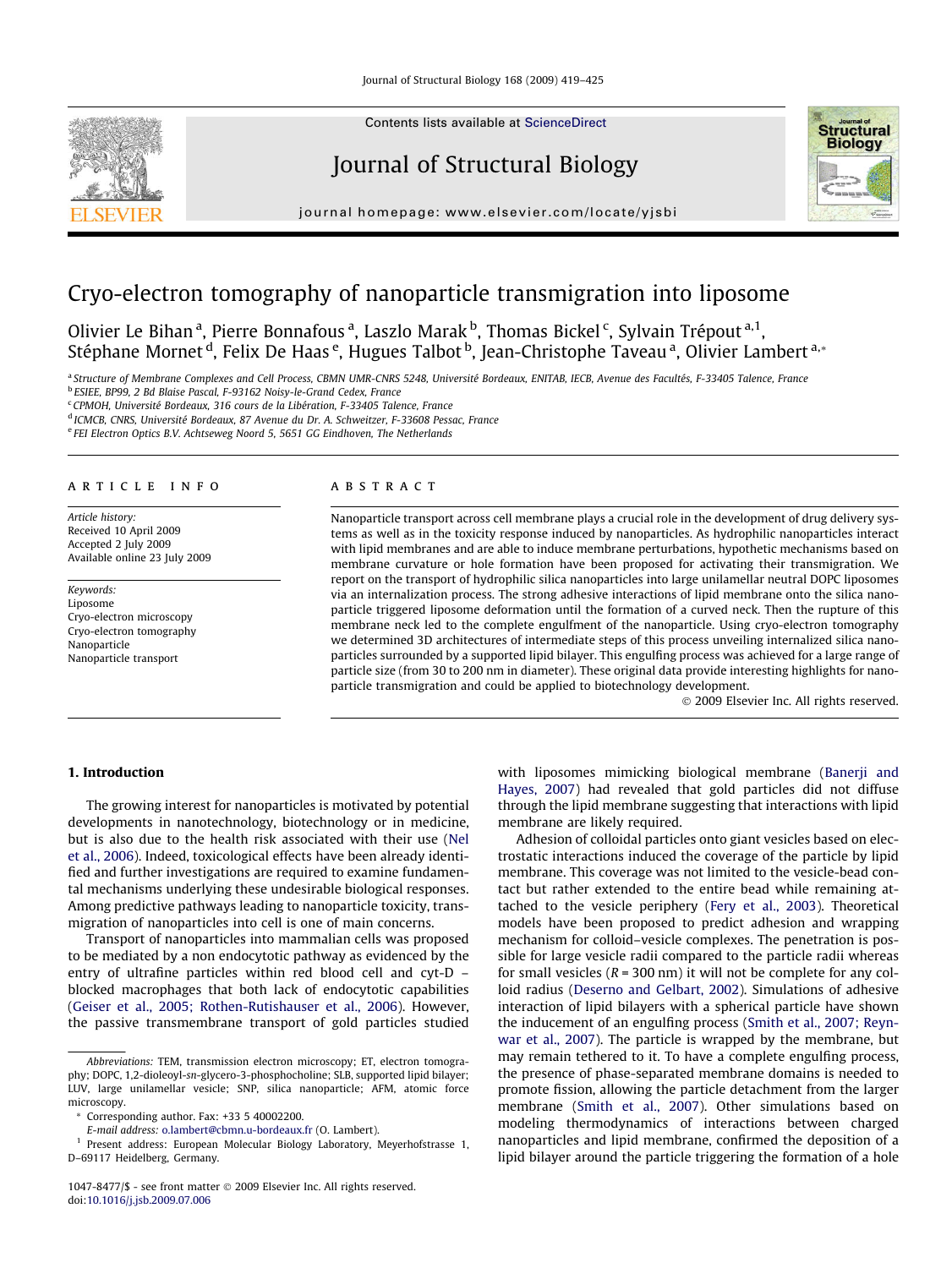<span id="page-1-0"></span>in the membrane [\(Ginzburg and Balijepalli, 2007\)](#page-6-0) as observed by atomic force microscopy (AFM) on supported lipid bilayer (SLB) interacting with dendrimer particles. In spite of these multidisciplinary approaches, nanoparticle internalization is not fully understood and the mechanism by which the particle can transmigrate across cell membrane or model membrane remains a matter of debate.

Recently, interactions between lipid membrane and solid support have been investigated through the deposition of small lipid vesicles on large solid support i.e.  $\text{cm}^2\text{-}$ size monolithic substrates (glass, silica, mica or titanium dioxide),  $\mu$ m-size and nm-size silica beads ([Richter et al., 2003; Reimhult et al., 2003; Rossetti et al.,](#page-6-0) [2005; Cremer and Boxer, 1999; Linseisen et al., 1997; Baksh](#page-6-0) [et al., 2004; Mornet et al., 2005\)](#page-6-0). The strong adhesion of lipid vesicles on solid surfaces induces vesicle rupture and leads to the formation of a continuous, free-defect SLBs. The interaction of small unilamellar liposomes on silica nanoparticles (SNP) detailed by cryo-transmission electron microscopy (cryo-TEM) revealed the vesicle spreading and the formation of the so called nanoSLB faithfully following the surface of the particles [\(Mornet et al., 2005\)](#page-6-0).

In the present study, we focus on the interaction of SNPs with large unilamellar liposomes (LUV) using cryo-TEM and cryo-electron tomography (cryo-ET) – a well-suited method for determining 3D assemblies of SNPs [\(Taveau et al., 2008](#page-6-0)). We evidence a complete internalization of SNP into LUV mediated by lipid membrane spreading around SNP surface. A transmigration mechanism involving adhesion and bending energies is proposed based on visualization of intermediate steps.

#### 2. Materials and methods

#### 2.1. Materials

All chemical products were purchased from Sigma. Absolute ethanol (J.T. Baker) and ammonia (Carlo Erba) were used as received. Water was deionized (resistivity higher than 18 M $\Omega$ ). DOPC Lipid was purchased from Avanti polar lipids.

## 2.2. Synthesis and surface modification of gold and silica-based nanoparticles

Gold nanoparticles were prepared by citrate reduction method derived from the protocol of [Turkevich et al. \(1951\)](#page-6-0) and optimised in order to obtain 10 nm diameter nanoparticles with a highly monodisperse size distribution ([Mornet and Brisson, 2007; Renault](#page-6-0) [et al., 2008\)](#page-6-0). The gold surface functionalization based on the exchange of citrate ligand by a hetero-bifunctional PEO macromolecule bearing a thiol (–SH) group in  $\omega$  position and amine (–NH2) group in  $\alpha$  position was carried out following the method previously described [\(Mornet and Brisson, 2007; Renault et al., 2008\)](#page-6-0). The final concentration of aminated gold nanoparticles was 4.8  $\times$  10 $^{17}$  particles/l in ultrapure water.

The synthesis of silica-based nanoparticles (SNP) were prepared from a method derived from the Stöber process ([Stöber et al., 1968\)](#page-6-0) and previously described for 110 nm diameter SNPs ([Mornet et al.,](#page-6-0) [2005\)](#page-6-0). Others sizes of SNPs containing 7 nm diameter maghemite nanocrystals in core–shell morphology have been also produced in the aim of this study by seed growth process. Maghemite nanoparticles prepared by coprecipitation method [\(Massart, 1981](#page-6-0)) were used as seeds in the reaction media for the growing of the silica shell in order to generate a large set of SNPs with controlled sizes according to the method previously reported [\(Mornet et al., 2007\)](#page-6-0). For the study of the size effect on the internalization process, 15, 30, 40, 65 and 190 nm diameter  $\gamma$ Fe<sub>2</sub>0<sub>3</sub>@SiO<sub>2</sub> nanoparticles were generated. All SNPs were diluted to a concentration of 1 g/L in 10 mM Hepes buffer at pH 7.4.

#### 2.3. Liposome preparation

LUVs were prepared by the reverse phase evaporation technique in 150 mM NaCl 10 mM Hepes pH 7.4, followed by filtration of the preparation (10 mg/ml) through a polycarbonate membrane, successively at 1, 0.4 and 0.2  $\mu$ m ([Lambert et al., 1998\)](#page-6-0).

#### 2.4. Sample preparation

For SNP internalization experiments, SNPs  $(100 \mu g/ml)$  were mixed for 1 h at room temperature with LUV  $(45 \mu g/ml)$ . In these conditions, the lipid bilayer surface is expected to be in 10 times in excess compared to SNP surface ([Mornet et al., 2005](#page-6-0)). For the inhibition experiments involving the aminated gold beads, liposomes and gold beads were first mixed together. An equal volume of SNP solution was then added to maintain the same final concentration as above.

#### 2.5. Cryo-electron microscopy and 3D tomography

A 5 µl sample was deposited onto a holey carbon coated copper grid; the excess was blotted with a filter paper, and the grid was plunged into a liquid ethane bath cooled with liquid nitrogen (Leica EM CPC). Specimens were maintained at a temperature of approximately  $-170$  °C, using a cryo holder (Gatan), and were observed with a FEI Tecnai F20 electron microscope operating at 200 kV and at a nominal magnification of 50,000 $\times$  under low-dose conditions. Images were recorded with a  $2 \, \text{k} \times 2 \, \text{k}$  slow scan CCD camera (Gatan).

For cryo-electron tomography, tilt-series were collected automatically on both FEI Tecnai F20 and Tecnai G2 Polara from  $-60^\circ$ to  $+60^\circ$  with  $2^\circ$  angular increment using the FEI tomography software. Images were recorded on CCD camera at a defocus level between  $-8$  and  $-4$  µm. The pixel size at the specimen level varied between 0.5 and 0.36 nm. For image processing, using colloidal gold particles as fiducial markers, the 2D projection images, binned by a factor of two, were aligned with the IMOD software ([Mastro](#page-6-0)[narde, 1997\)](#page-6-0), and then tomographic reconstructions were calculated by weighted back-projection using Priism/IVE package ([Chen et al., 1996\)](#page-6-0).

#### 2.6. Segmentation and radius measurements

As delineation of contours and surfaces is a tedious and errorprone for humans, a semi-automated procedure was developed using the continuous maximum flow automated segmentation technique of [Appleton and Talbot \(2006\)](#page-6-0). It requires a source, a sink and computes a metric-weighted, continuous domain, globally optimal minimal cut between them. This method interpolates missing edges optimally, including topological and shape constraints. The 3D source seeds were obtained incrementally from 2D axial sections with strong edges via manual gradient thresholding and linked together for topology preservation. The sink was provided by the feature's bounding box. The scalar metric was computed from the image gradient as  $1/(1 + |\nabla I|^2)$ , following [Case](#page-6-0)[lles et al. \(1997\)](#page-6-0). Segmentation software was produced by the authors. The resulting segmentation figures were produced with Amira.

Curvature was computed from the resulting segmentation by finding its Euclidean medial axis extremities [\(Couprie et al.,](#page-6-0) [2007\)](#page-6-0) in the region of interest, and fitting the osculating sphere to the external membrane surface at each extremity. The reported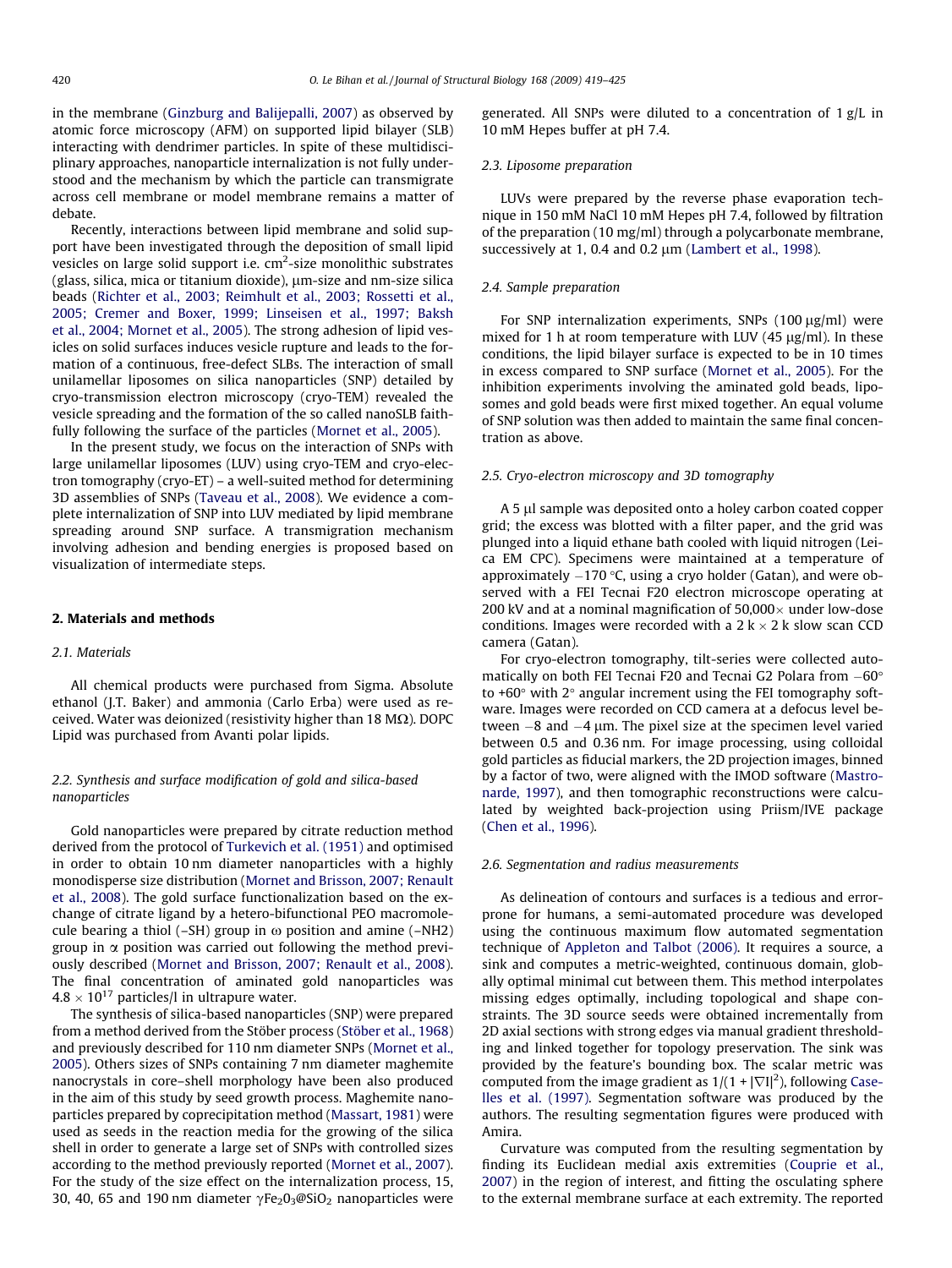<span id="page-2-0"></span>curvature radius is the median value of all measurements in the region of interest, and is sub-voxel accurate.

## 3. Results and discussion

In a first part, we describe experiments carried out in a controlled environment allowing us to reproduce the nanoparticle transmigration as observed in red blood cells and in giant vesicles. By adjusting LUV and SNP sizes, the engulfing process was limited to one SNP event or even prevented. In a second part for slowing down the process and visualizing intermediate steps, aminated gold beads were added providing a better understanding of the mechanism underlying the SNP transmigration.

#### 3.1. SNP internalization into liposome

This study aimed at analyzing by cryo-TEM and cryo-ET interactions of SNP with LUV mimicking cell membrane. After mixing 40 nm SNPs mixed with LUV, liposomes appeared loaded with several SNPs (Fig. 1A). To ensure that SNPs were unambiguously internalized into the liposome and not bound to the membrane surface, 3D architectures of SNP-containing liposomes were determined by cryo-ET. SNPs were definitively internalized into the liposomes regarding the extracted central slice and the volume surface representation (Fig. 1B, C). Clearly, SNPs were embedded in ice layer whose thickness was estimated to 200 nm regarding to the distance between ice contaminants present at both surfaces of the ice layer (black arrows). The liposome was trapped within the ice layer and must have kept its overall closed structure although the upper and lower parts of liposome were not visible due to the missing wedge artefact. The three SNPs, located in equatorial plane (coloured in yellow in Fig. 1C) were far enough from the

LUV boundaries to be considered as complete internalized SNPs without any interaction with the LUV membrane. To detail the mechanism of SNP entry, it deserves further experiments involving single internalization event of SNP for the sake of clarity.

For this purpose, 110 nm SNPs were mixed with LUVs. A large number of liposomes exhibited one or two SNPs in the centre ([Fig. 2](#page-3-0)A). At high magnification, SNPs were surrounded by the lipid membrane of the liposome forming a closed circle [\(Fig. 2B](#page-3-0), C). More importantly they were wrapped by an electron-dense ring that corresponds to a nanoSLB (white arrows in [Fig. 2B](#page-3-0), C) according to our previous work on formation of SLB on silica nanoparticles [\(Mornet et al., 2005\)](#page-6-0). These results suggest that SNPs are internalized into liposome according to an invagination process as schematically represented in [Fig. 2](#page-3-0)E and not by a passive diffusion across the membrane. About 20% of nanoparticles were involved in the internalization process. The other nanoparticles were solely covered by a SLB corresponding to nanoSLBs (asterisk [Fig. 2B](#page-3-0)) ([Mornet et al., 2005](#page-6-0)).

In addition, liposomes composed of two concentric lipid bilayers were able to entrap SNP sandwiched between their two lipid membranes ([Fig. 2D](#page-3-0)). This original engulfing process revealed that only the outer membrane triggered the SNP internalization and that this process did not involve both membranes. The inner membrane is deformed by the particle entry. These events give also evidence that a SNP already covered by a SLB cannot enter into a liposome.

#### 3.2. Topology of liposome-internalized SNP by cryo-ET

Among all SNPs engaged in the engulfing process, few of them were observed not completely internalized. The 3D structure determination of such assemblies allows us to provide a 3D



Fig. 1. Cryo-ET of 40 nm SNP internalization into LUVs. (A) Cryo-EM image at 0° tilt. (B) Extracted section of the calculated tomogram. (C) Parallel-eye stereoscopic view of the segmented tomogram. Lipid membrane and SNPs are coloured respectively in blue and light gray. Three yellow SNPs are highlighted due to their equatorial localization. Ice contaminants (black arrows) present on both sides of ice layer provide an estimation of its thickness. Scale bar 200 nm.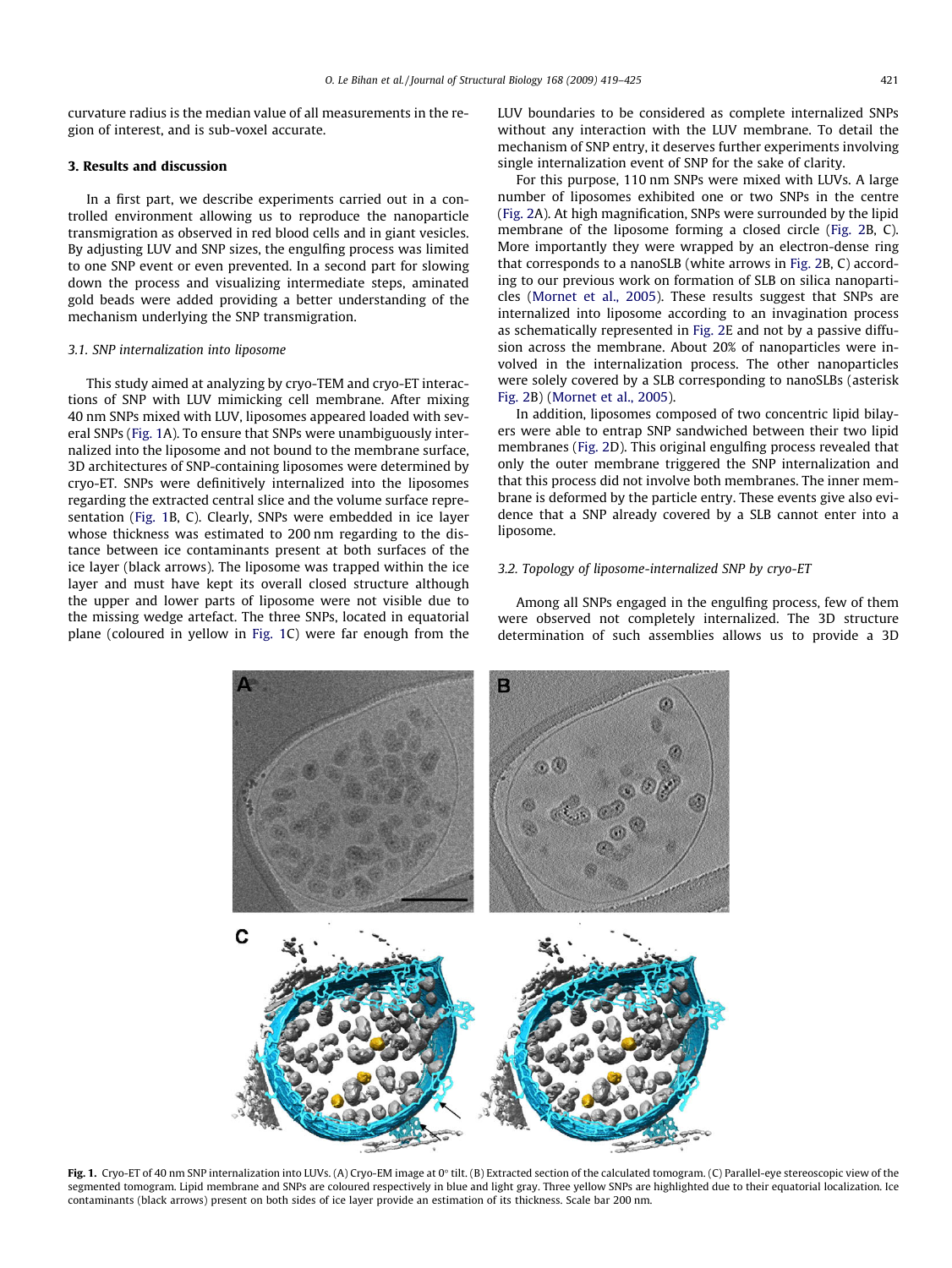<span id="page-3-0"></span>

Fig. 2. Internalization of SNPs into LUVs. (A) Cryo-EM field showing SNPs entrapped within DOPC vesicles (white arrows). (B, C) Typical high magnification images of liposomes containing engulfed SNPs appearing as dense grainy spheres that are covered by a SLB (black arrows). SNPs covered only with a nanoSLB are also visible (asterisk). (D) In the presence of a liposome made of two lipid membranes, SNP is wrapped by only the outer lipid membrane triggering SNP internalization. The inner liposome is not involved in this process. (E) Scheme of SNP internalized into LUV. During this process SNP is wrapped by a SLB. Scale bars 1  $\mu$ m (A) and 50 nm (B–D) respectively.

detailed organization of the vesicle spreading around SNP ([Fig. 3](#page-4-0)A–C). The vesicle almost fully covered SNP. SLB was clearly visible on the extracted slices (white arrows in [Fig. 3B](#page-4-0), C). The membrane boundaries of the vesicle demarcated on the silica surface an oval-shaped area (black arrow in [Fig. 3A](#page-4-0)). The shortest distance between membrane edges was about 9 nm [\(Fig. 3](#page-4-0)B). To pursue the internalization process, the most likely step would be the extension of the vesicle spreading to reduce the size of the oval-shaped area up to form a structure similar to a membrane neck described previously [\(Kozlovsky and Kozlov, 2003; Markvoort](#page-6-0) [et al., 2007](#page-6-0)) leading to vesicle fission and a complete internalization (step 3 in [Fig. 3G](#page-4-0)). The edges had a round-shaped structure inducing a strong curvature of the lipid bilayer. This membrane deformation was estimated by the measurement of the radius a of a circle delineated by the membrane curvature. A mean value of  $a = 6 \pm 1$  nm was calculated from several slices using an automatic procedure (see Section [2](#page-1-0)).

At first sight, the observation of highly curved necks seems rather surprising and deserves a few comments. In a continuum description, the elastic energy associated with a given conformation of a tensionless bilayer is shown in Eq. (1) ([Leibler, 2004\)](#page-6-0)

$$
E = \frac{1}{2}k_b \int dS \left(\frac{1}{R_1} + \frac{1}{R_2}\right)^2 + k_g \int dS \frac{1}{R_1 R_2} \tag{1}
$$

with  $R_1$  and  $R_2$  the local curvature radii. The integrals extend over the whole surface of the liposome. The elastic constants  $k_b$  and  $k_g$ are the bending and Gaussian rigidity, respectively. Both have the dimension of an energy. For DOPC bilayers, the bending rigidity is typically  $k_b \sim 8 \times 10^{-20}$  J at room temperature ([Pan et al., 2008\)](#page-6-0). The Gaussian rigidity is more difficult to measure since it is related to the topology of the membrane: in fact, integrating the second contribution over any closed surface yields to a constant value  $4\pi k_{g}$  [\(Leibler, 2004\)](#page-6-0) so that this contribution is not related to the local shape of the liposome. According to the above expression, one would naively expect the highly curved region seen on [Fig. 3A](#page-4-0)–C to give rise to a large bending energy. Indeed, since the  $a$  radius of the membrane edge is of the order of the neck size, both curvature radii should lead to equally important contributions. However, the point is that the two curvatures actually contribute with an opposite sign to the mean curvature. The bending energy of the neck is therefore vanishingly small, scaling linearly with the membrane edge radius ([Fourcade et al., 1994\)](#page-6-0).

#### 3.3. Influence of the size of nanoparticle

As previously mentioned, the SNP size influenced the engulfing process [\(Figs. 1 and 2](#page-2-0)). For a more complete study, SNPs with various diameters (from 15 to 190 nm) were mixed DOPC liposomes ([Fig. 4](#page-4-0)). The transmigration process was observed with 190 nm SNPs engulfed into large vesicles ([Fig. 4A](#page-4-0)). For larger SNPs, cryo-TEM observation was less suitable due to ice thickness leading to a lack of contrast. To study the engulfing process for small SNPs, we used maghemite silica core–shell particles providing a contrast higher than pure silica particles, which was very convenient for very small particles. SNPs with diameter of 65 and 30 nm were entrapped into liposomes as well, as evidenced with the SLB surrounding the particles [\(Fig. 4B](#page-4-0)–D). However, SNPs with a diameter of about 15–20 nm remained bound to the outer surface of the liposome. Moreover, they did not exhibit at their periphery typical densities corresponding to SLB. Although SNPs interacted with DOPC lipid membranes in the same way as the larger ones, the adhesive strength was not sufficient to induce a curvature of the lipid membrane and then to trigger the engulfing process ([Fig. 4](#page-4-0)E, F). Then SNPs with diameter larger than 30 nm were engulfed inside the liposome whereas those with diameter 15– 20 nm were not. This size effect was in agreement with recent AFM study revealing a threshold for the membrane spreading over nanoparticles ([Roiter et al., 2008](#page-6-0)). This size dependence is a consequence of the balance between adhesive and elastic forces. The adhesive energy per unit area w that controls encapsulation is a subtle combination of several short-range interactions: screened electrostatics, van der Waals, hydration and steric forces, ... [\(Israe](#page-6-0)[lachvili, 1992\).](#page-6-0) Complete coverage of the particle then occurs when the total adhesion energy overcomes the energy cost associated with the bending of the bilayer. For tensionless membranes, this criterion leads to a critical particle radius  $R_c = (2k_b/w)^{1/2}$  ([Deserno](#page-6-0) [and Bickel, 2003; Lipowsky and Döbereiner, 1998\)](#page-6-0). Colloids with radius smaller than  $R_c$  are expected to remain bound outside of the liposome, whereas full wrapping occurs above  $R_c$ . The knowledge of intramolecular forces would in principle give us the value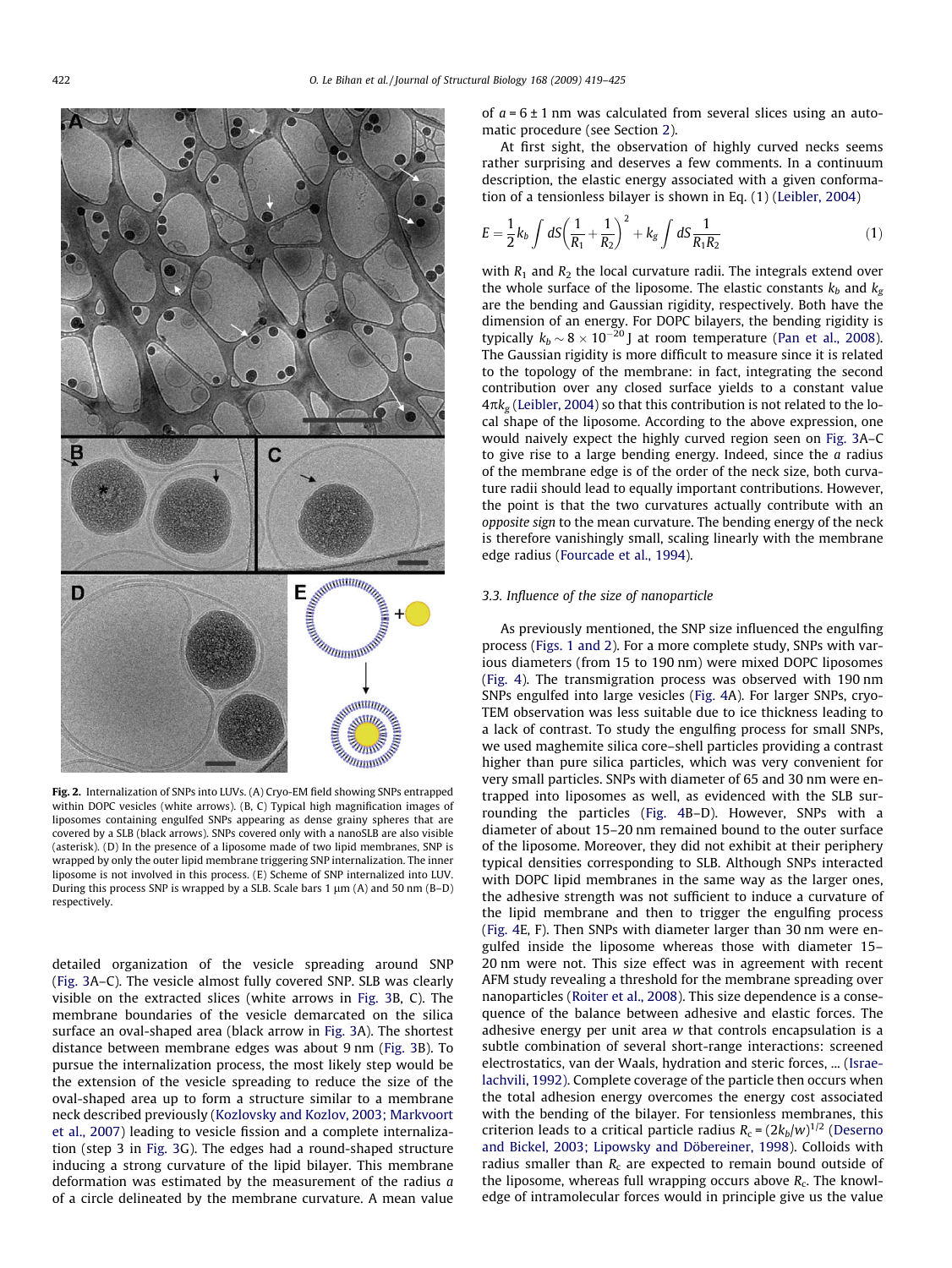<span id="page-4-0"></span>

Fig. 3. Mechanism of an engulfed SNP into a liposome. (A-C) Cryo-ET of SNP engaged in the internalization process. Isosurfaces of segmented tomogram showing the overall architecture of the partially engulfed particle (yellow) into the large liposome (blue) and small liposomes present within the liposome in red (A). The SLB is clearly visible around the silica particle. Note the open area formed by the vesicle boundaries (black arrows) depicted on two tomographic 0.73 nm-thick slices (B,C). (D–F) Isosurfaces of a double liposome showing the fully internalized SNP (yellow), the inner liposome in red (D). SLB is visible around SNP on two 2.5 nm extracted slices distant from 10 nm (E, F). (G) Scheme describing the internalization in three steps: step 1: the vesicle spreading, step 2: Almost complete engulfing and step 3: Fully internalized particle. Scale bar 50 nm.



Fig. 4. Influence of SNP diameter on the engulfing process. The engulfing process has been studied for various SNP sizes. SNPs with a diameter of 190 nm (A), 65 nm (B) and 30 nm (C, D) respectively are internalized as evidenced by the presence of SLB surrounding SNP surface (black arrows). (E, F) 15 nm SNPs remain attached to the outer surface of the liposomes. Scale bar 50 nm.

of w and therefore of the critical radius. However, the various contributions to the adhesion energy are not easily evaluated. We can still estimate w from the experimental data (Fig. 4) leading to a  $R_c$  in the range of 10–15 nm, corresponding to an adhesive strength w of a few mJ/m<sup>2</sup> (or erg/cm<sup>2</sup>) – a value comparable to usual interfacial energies ([Israelachvili, 1992\).](#page-6-0)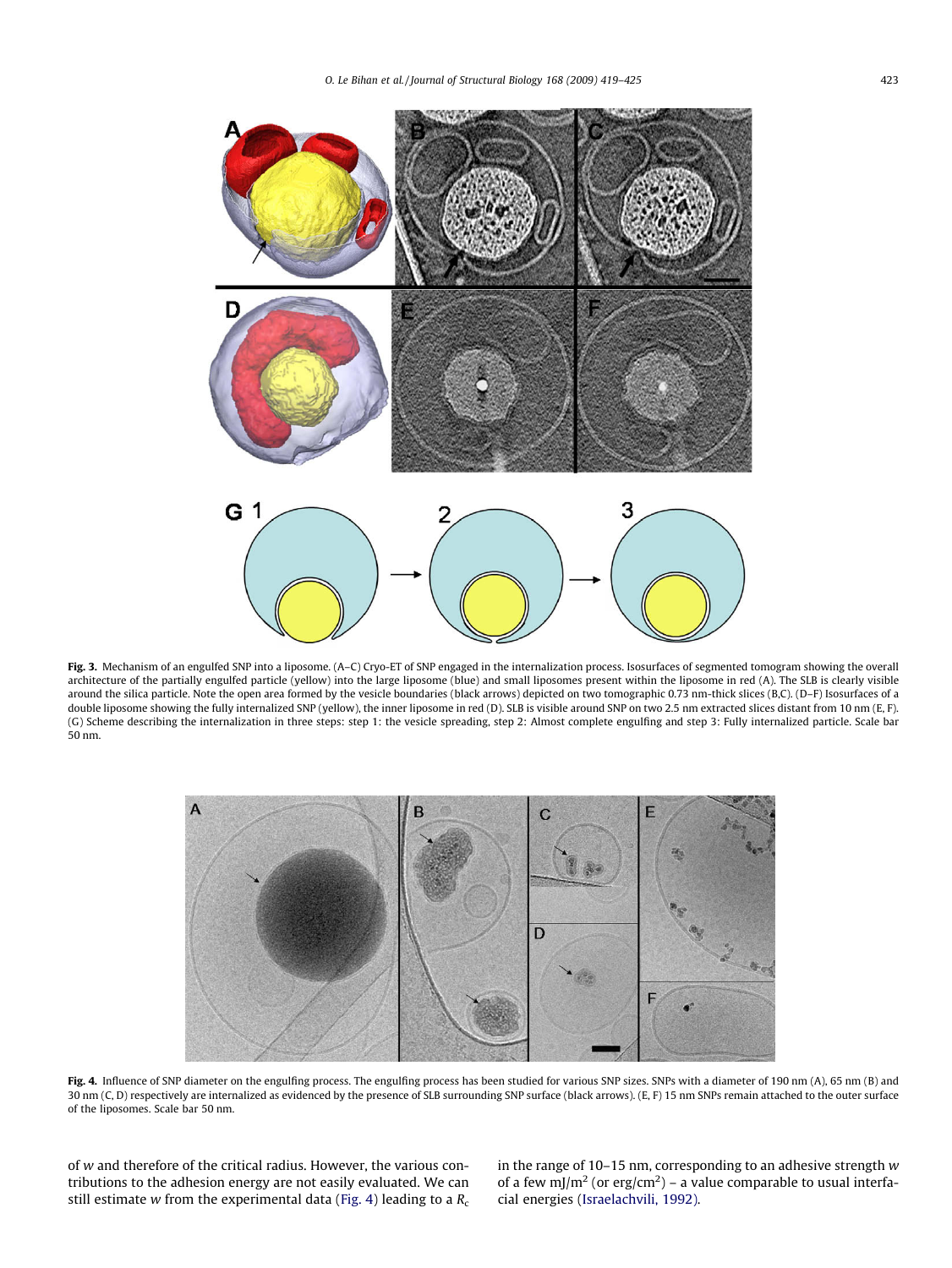#### 3.4. Visualization of intermediate steps of SNP internalization using gold beads

In order to get insight into the mechanism of internalization, attempts to observe intermediate steps by freezing samples at different incubation times after mixing SNPs and liposomes were not successful mainly because the process occurred in a time laps faster than that can be experimentally analyzed. To overcome this drawback, we developed a method that blocks or slows down the engulfing process with the use of 10 nm positively charged gold nanoparticles. Gold nanoparticles were mixed with SNPs at a gold bead to SNP ratio r equal to 200 fully covering SNP surfaces. Then, their interactions with SNPs prevented liposome spreading onto silica surface (Fig. 5A). Therefore, the coverage of SNP with liposomes in the presence of gold beads was studied by cryo-TEM. The gallery revealed intermediate steps of SNP covered by the liposome engaged in the engulfing process (Fig. 5B–F). LUVs were observed partially spread onto SNP, as schematically drawn in [Fig. 3](#page-4-0)G. The interactions of gold beads with SNP were strong enough to block the vesicle spreading. This process was stopped at different stages which were directly related to the amount of gold beads attached to SNP. These results definitively prove that SNP is entrapped into the liposome via an internalization process driven by the spreading forces of the lipid bilayer on the silica surface (step 1, [Fig. 3G](#page-4-0)). Intermediate steps were also observed with liposomes made of two concentric lipid layers and revealed that the outer lipid membrane creeps up the silica surface inducing the deformation of the inner membrane (white arrows in Fig. 5E, F). Then, the outer membrane initiates the engulfment of SNP driven by strong adhesive interactions. To fully internalize SNP, the ultimate stage corresponds to the fission of the edges of the vesicle membrane creeping on the SNP surface (steps 2–3 in [Fig. 3G](#page-4-0)) ([Des](#page-6-0)[erno and Gelbart, 2002](#page-6-0)).

Besides adhesion and bending energies, the notion of Gaussian rigidity has to be invoked in order to explain the complete internalization of SNP. Indeed, the fission process involves a modification of the topology (separation of the vesicle/colloid complex from the large liposome, step 3 in [Fig. 3](#page-4-0)G). Although there is no available estimation of  $k_g$  for DOPC bilayers, the spontaneous fission of the liposome certainly reflects a negative value of the Gaussian rigidity. This assertion is fully consistent with the criterion for a stable vesicle phase:  $k_g < -2k_b$  [\(Leibler, 2004](#page-6-0)).

In summary, our results indicate that the full internalization of SNP into LUVs is mediated by an invagination process as shown by the tomograms of intermediate steps. Our success at observing this process at nanometer scale provides new insights into the transmigration mechanism regarding information retrieved from giant vesicles ([Fery et al., 2003; Fleck and Netz, 2004; Benoit and Saxena,](#page-6-0) [2007; Livadaru and Kovalenko, 2006; Dietrich et al., 1997; Koltover](#page-6-0) [et al., 1999\)](#page-6-0). In particular, we have shown that SNPs (30–190 nm in diameter) are fully internalized into vesicles whose diameters range from 100 to 300 nm, well below the 300 nm threshold estimated by [Deserno and Gelbart \(2002\)](#page-6-0). We have also evidenced that complete internalization of nanoparticle does occur with pure DOPC lipids in the fluid phase, meaning that phase-separated membrane domains are not a prerequisite for membrane fission, as it was recently suggested ([Smith et al., 2007](#page-6-0)). The idea that SNP may induce the rupture of the lipid membrane and the formation of nanosized hole ([Ginzburg and Balijepalli, 2007](#page-6-0)) is not supported by our results either. Note however that different



Fig. 5. Internalization process prevented by gold beads. (A) Gold beads fully covering SNP prevents SNP/liposome interaction. (B–D) Gallery of cryo-EM images revealing intermediates steps of vesicle spreading (step 1 in [Fig. 3G](#page-4-0)). The use of positively charged gold beads allows blocking the DOPC liposomes spreading on silica surface. (E, F) Intermediate steps are observed on double membrane liposomes. The outer liposome creeps up the nanoparticle surface (white arrows) progressively internalizing SNP which pushes the inner liposome. Scale bar 50 nm.